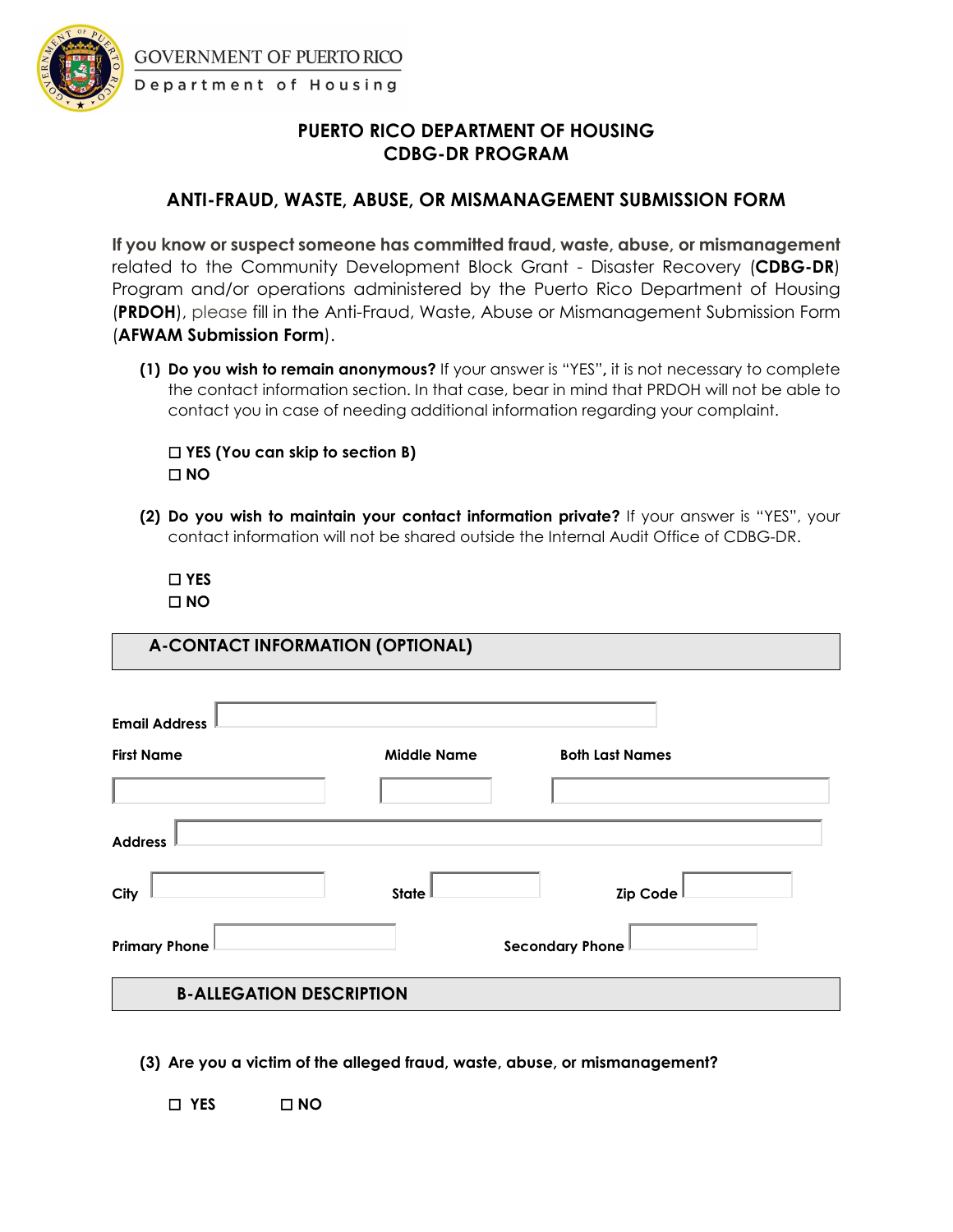|                                                       | CDBG-DR Program<br>AFWAM Submission Form<br>Page $2/3$ |           |
|-------------------------------------------------------|--------------------------------------------------------|-----------|
| (4) Do you have evidence to support the allegations?  | $\Box$ YES                                             | $\Box$ NO |
| (5) Will you be able to provide supporting documents? | $\Box$ YES                                             | $\Box$ NO |

**(6) Please provide information about your relationship with the person/entity who allegedly has committed or is involved in the fraud, waste, abuse, or mismanagement. \***

- **(7) Please provide a summary of the facts of the alleged fraud, waste, abuse, or mismanagement:** 
	- **i. Where did the fraud, waste, abuse, or mismanagement occur? \***

- **ii. In what date (specific or range of dates) did the fraud, waste, abuse, or mismanagement happen? \***
- **iii. Describe what happened. Please include specific details as to who was involved, and how did you obtain the information. Failure to provide sufficient information or documentation may prevent or delay the investigation of your complaint.\***